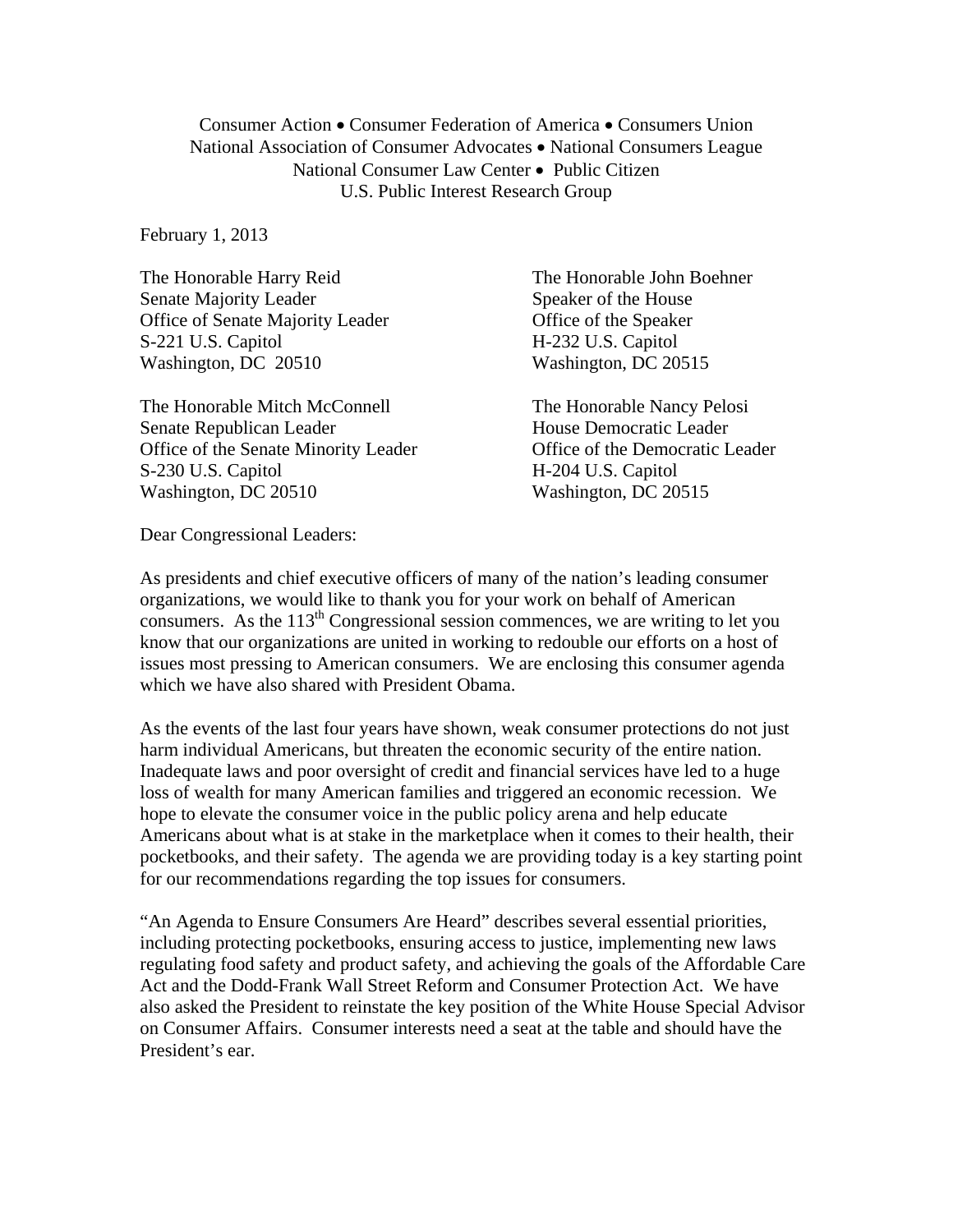By working together and helping consumers make more informed decisions, we are building an influential consumer movement that will be a force for change. We look forward to working with you in the months and years ahead to achieve these critical goals.

Sincerely,

Ha Weselm

Ken McEldowney Executive Director Consumer Action

the

Stephen Brobeck Executive Director Consumer Federation of America

Willard. Oswin

Willard P. Ogburn Executive Director National Consumer Law Center (on behalf of its low income clients)

Join Soest

Jim Guest President and CEO Consumers Union

The Kningold

Ira Rheingold Executive Director National Association of Consumer Advocates

Say Su

Sally Greenberg Executive Director National Consumers League

Robert War

Robert Weissman President Public Citizen

Ende Delatte

Andre Delattre Executive Director U.S. PIRG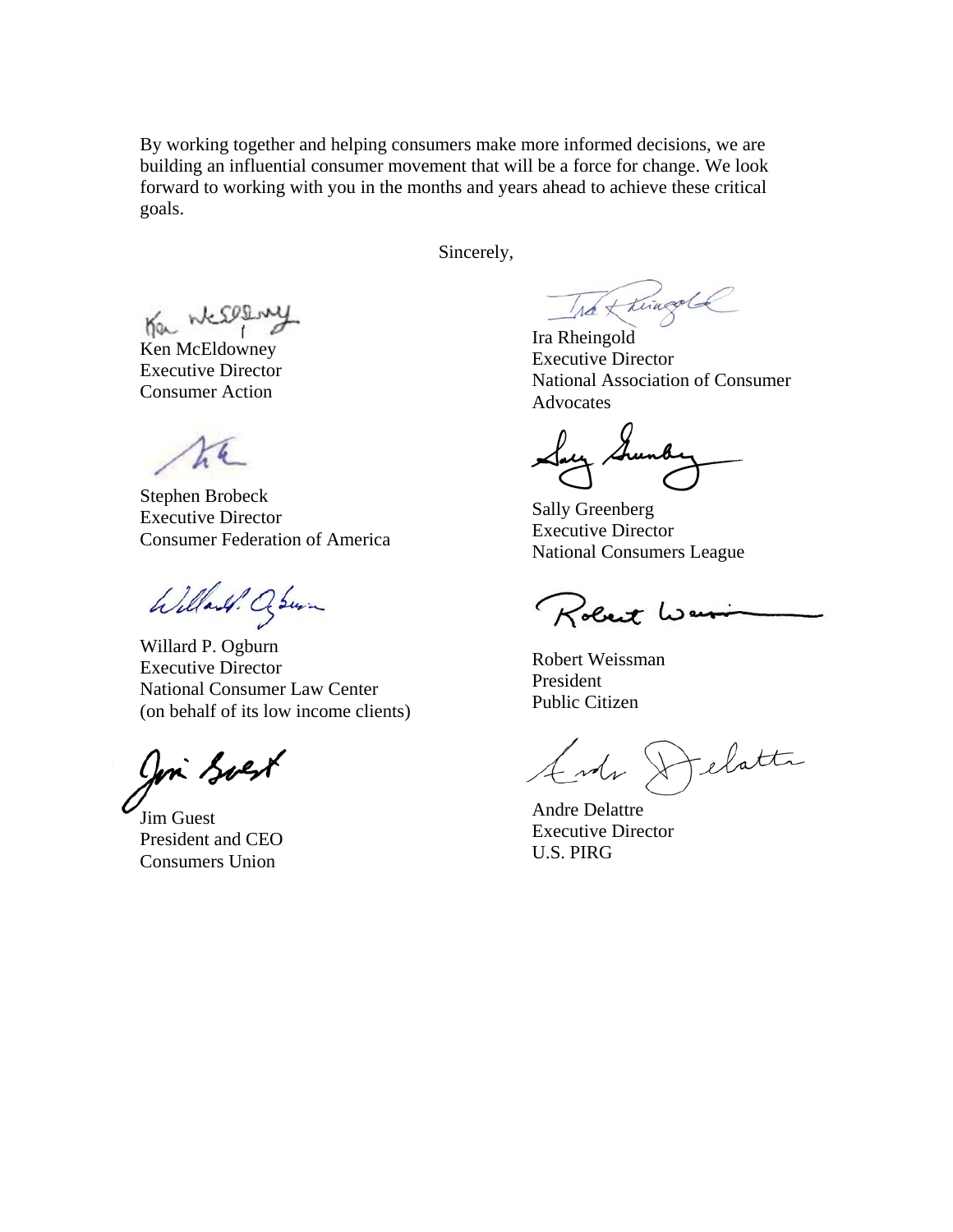Websites and Organizational Contacts Regarding This Agenda:

Consumer Action (www.consumer-action.org) Linda Sherry, Director National Priorities, 202-544-3088

Consumer Federation of America (consumerfed.org) Rachel Weintraub, Legislative Director, 202-387-6121

Consumers Union (consumersunion.org) Ellen Bloom, Director of Federal Policy and the Washington Office, 202-462-6262

National Association of Consumer Advocates (naca.net) Ira Rheingold, Executive Director, 202-452-1989 x101

National Consumers League (nclnet.org) Sally Greenberg, Executive Director, 202-835-3323

National Consumer Law Center (nclc.org) Lauren Saunders, Managing Director, Washington Office, 202-452-6252

Public Citizen (citizen.org) Lisa Gilbert, Director Public Citizen's Congress Watch, 202-454-5188

U.S. Public Interest Research Group (uspirg.org) Ed Mierzwinski, Consumer Program Director, 202-461-3821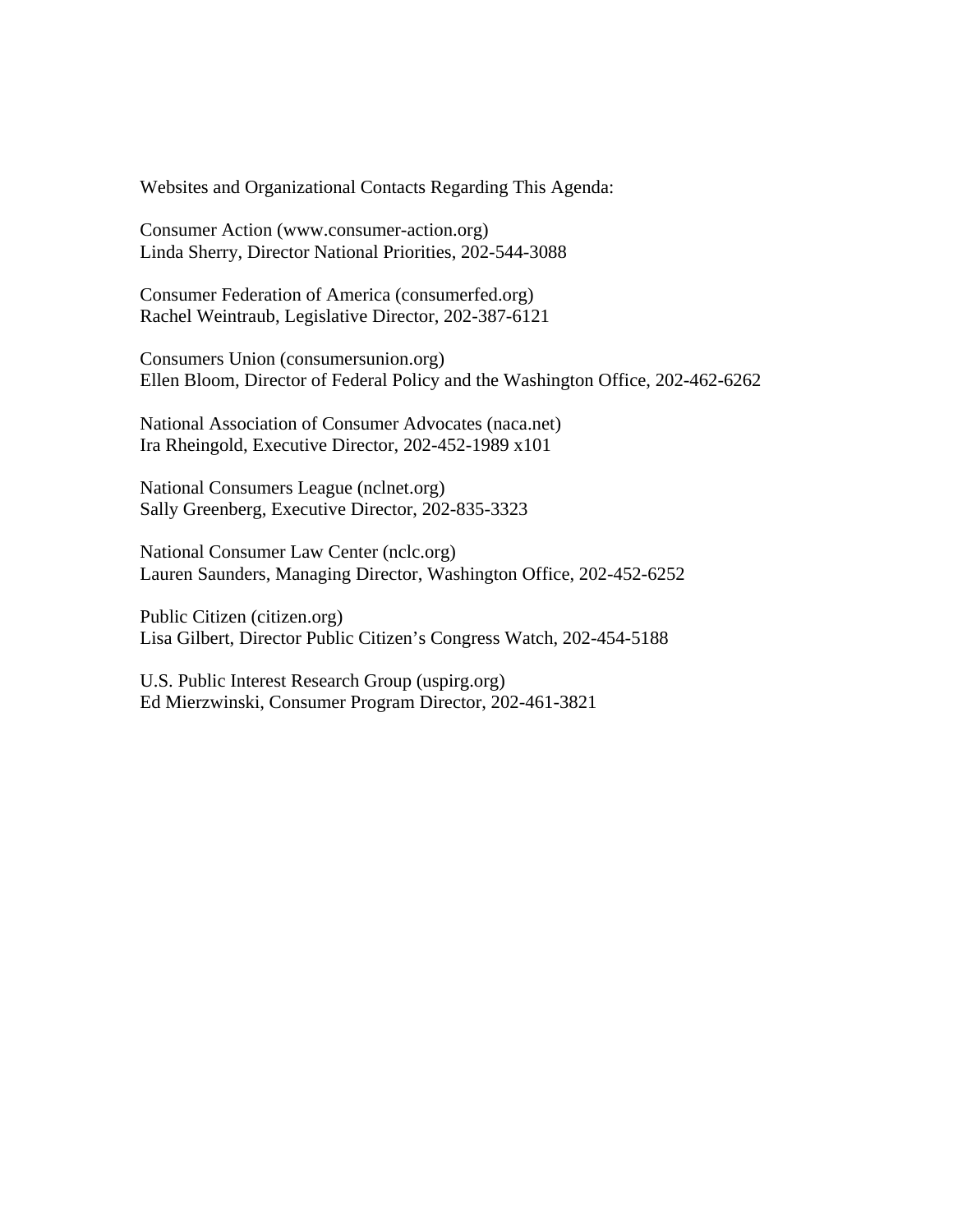Consumer Action • Consumer Federation of America • Consumers Union National Association of Consumer Advocates • National Consumers League National Consumer Law Center • Public Citizen U.S. Public Interest Research Group

# **An Agenda to Ensure Consumers Are Heard**

#### **Elevate the consumer voice in government**

Powerful special interests have always had their voices heard by a responsive government. Their hundreds of millions of dollars in lobbying and campaign expenditures and effective use of revolving doors have guaranteed their influence, year-in and year-out. Conversely, government often is slow to respond to the needs of the average consumer. It often takes a crisis, such as the recent financial collapse, for remedial reforms to include significant consumer protections. Yet even then, powerful special interests step in to influence the regulatory process and roll back the reforms. Consumers and their advocates will never have the resources to counter special interest influence completely. They need more speakers and more megaphones inside the government.

Just over 50 years ago, in March of 1962, President John F. Kennedy issued a "Special Message to the Congress on Protecting the Consumer Interest." This extraordinary document laid out the consumer case for the right to safety, the right to be informed, the right to choose and the right to be heard. While some of the reforms it proposed, such as food safety, were not enacted until very recently, others were enacted almost immediately. Part of the reason for the early action is that Presidents Kennedy, Johnson and Carter chose to give consumers a greater voice in government, indeed, in the White House itself. Yet, consumers no longer have that voice.

While much has been done to address the financial meltdown, rising health care costs and unsafe food and products, much more needs to be done in these and other areas. With consumer protection currently spread across so many different federal agencies and departments, we believe having a strong, centralized voice on behalf of consumers in the White House itself is critical.

President Kennedy tapped Esther Peterson from the Department of Labor to advise him on consumer issues, which set the stage under the Carter Administration to establish the Office of Consumer Affairs. That office, also led by Peterson, had regular and direct access to the President, giving a voice to consumer issues, and balancing the ever-present and extremely well-funded corporate business lobby.

*Actions for the Administration: 1) In this, the 50th year after the original Kennedy consumer message, the President should hold a White House conference discussing its legacy and measuring the state of the consumer today. (2) Just as the President holds regular meetings with corporate leaders, he should hold regular meetings with consumer leaders. (3) The position of Consumer Advisor to the President in a White House Office of Consumer Affairs should be reinstated, with a clear mandate to coordinate consumerrelated matters, to influence legislation, write executive orders, intervene as a full party in adjudicatory proceedings, and have input at policy meetings. The post should be filled*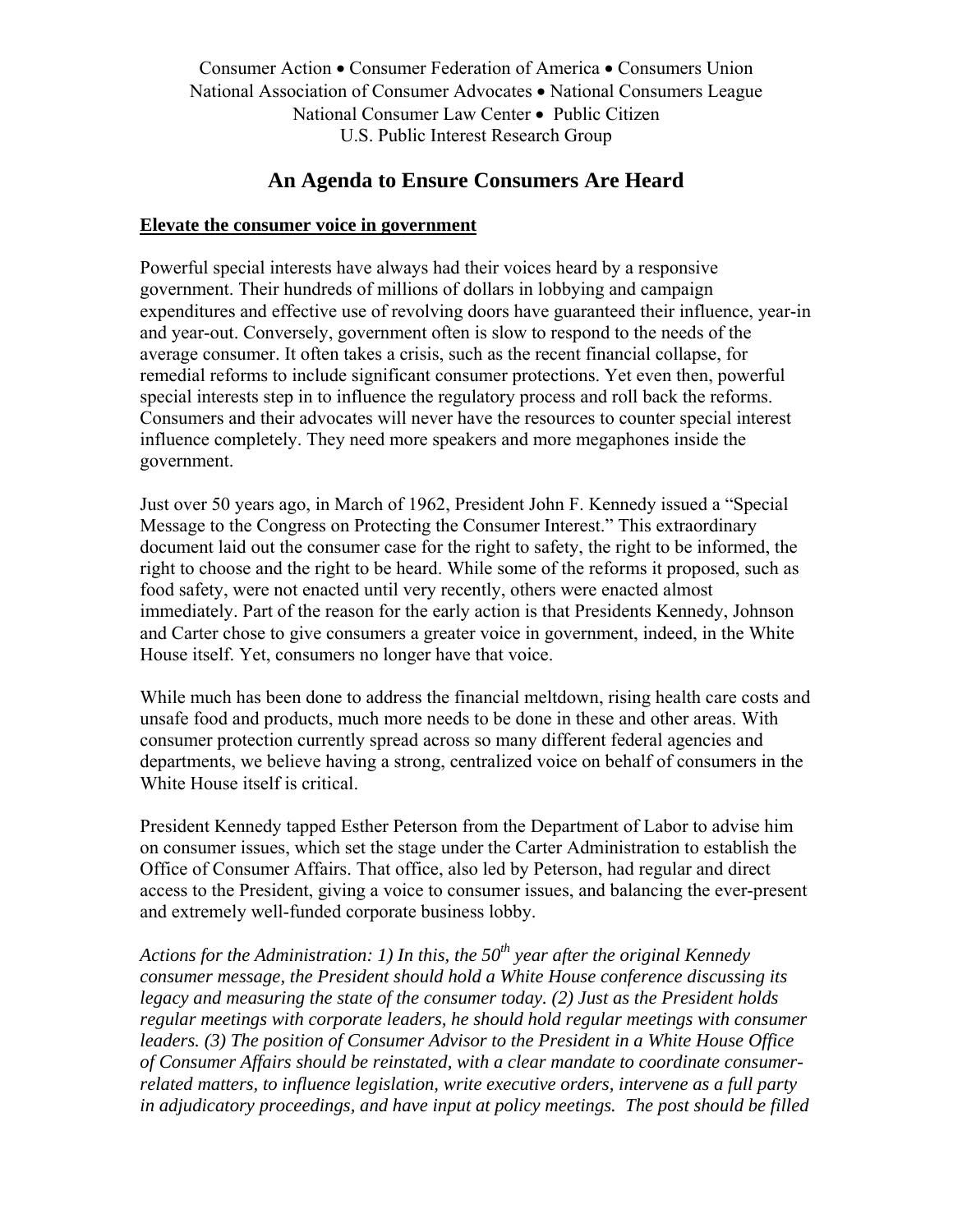*with someone with known credentials in the consumer world, and consumer advocacy organizations should be consulted before the director is chosen. Most importantly, the director of the USOCA should have direct and regular access to the President.*

## **Continue to work to make health care affordable, accessible and safe**

The historic 2010 health reform law will expand coverage to a large proportion of U.S. citizens and legal residents, provide subsidies to those who cannot otherwise afford insurance and provide significant protections to consumers such as ending the insurer practice of excluding individuals with pre-existing conditions. It also made a start on some incremental payment reforms in our entitlement programs that will provide incentives for physicians to provide quality care rather than volume of services. But much more must be done to improve the quality of care and to rein in spiraling health care costs. We need to build on service delivery system reforms that will transform our health care system to one that rewards quality and safety of care, promotes prevention and discourages inappropriate and costly over-utilization. Some of us believe that the best way to achieve the triple objectives of controlling cost, improving care and achieving universal coverage is through a single-payer, Medicare-for-All system.

One in four patients is likely to be harmed while hospitalized. That amounts to nearly nine million people each year, yet most of this harm is preventable. Moreover, harm to hospital patients, including errors and hospital infections, kills an estimated 225,000 people each year, making it a leading cause of death in America. A December 2012 Johns Hopkins University School of Medicine study of surgical "never events" − the kind of mistakes that should never happen − like operating on the wrong patient or sewing someone up with a sponge still inside shows that these events are happening with "alarming frequency," more than 4,000 times a year in the U.S.

Federal and state governments have published information about health care-acquired infections, but we still have information about only a fraction of the problem. The Affordable Care Act (ACA) and other federal programs have begun implementing financial payments based on performance, which should create incentives for doctors and hospitals to provide safer care. In addition, the Food and Drug Administration (FDA) has limited authority to require safety testing before medical devices are cleared for sale and limited ability to track the safety of even the highest risk implants. Further, court decisions are limiting FDA's ability to protect the public. And, FDA has not adequately used its existing authority. As a consequence, certain pharmacies are manufacturing a high volume of unregulated drugs, and drug and device companies continue to market products for unapproved uses.

The public should have the tools and information they need to make health care choices that are right for them and are likely to provide the best quality and safest outcomes. We need to ensure that medical treatments, implants and medicines patients take are highquality, safe and affordable.

*Actions for Congress and the Administration: 1) Protect funding for the ACA, Medicare and Medicaid by supporting policies that reduce wasteful and unnecessary spending,*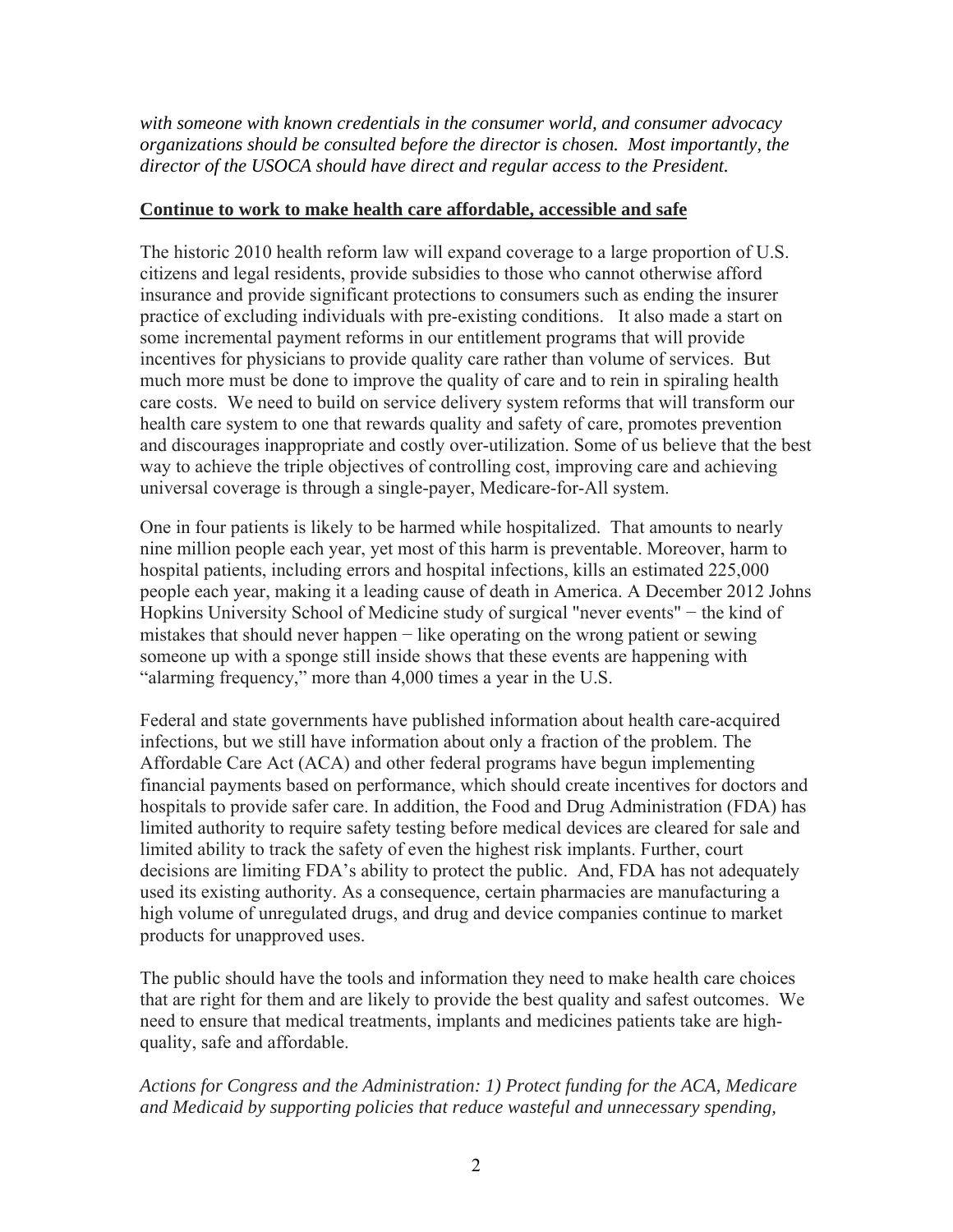*rather than cutting services or shifting costs to consumers. 2) Continue efforts to prevent unjustified insurance rate increases by providers and continue to encourage health exchange policies that promote competition and lower costs. 3) Build on demonstrations in the ACA that encourage better care coordination for high cost individuals, expand pay for performance and chronic disease management, promote evidence-based medicine, and increased primary care by all payers, private and public. 4) Promote the use of generic drugs and expand competitive bidding in public health care programs. Medicare should have the power to negotiate lower drug prices, similar to what the Veterans Administration is able to do. 5) FDA should have the necessary authority and resources to ensure that medical implants and drugs are safe, and should increase oversight of compounding pharmacies and drug manufacturing facilities. 6) Counter the wellfinanced drug and device industry's sometimes misleading advertising with better consumer information. 7) Adopt information technology that protects privacy while providing consumers, doctors and pharmacists with important medical information. 8) Promote and broaden public reporting on health care-acquired infections, medical errors and other adverse events to provide the public a clearer assessment of the safety of whole facilities.* 

### **Continue to protect and expand upon the financial consumer protections secured in recent years**

Measures to rebuild customer confidence and ensure effective consumer protection are essential to the health of not only the U.S. economy, but global financial stability as well. The first four years of the Administration were extraordinary in the depth and breadth of the consumer protection and financial service reforms that were enacted. Many of these reforms, such as the CARD Act, the passage of the far-reaching Dodd-Frank Act, and the creation of the Consumer Financial Protection Bureau (CFPB), have already begun to provide real benefits to consumers and our economy. Unfortunately, since these historic victories, we have seen Wall Street and the U.S. Chamber of Commerce time and again attempt to block full implementation of the essential investor, consumer protection and financial stability reforms of the Dodd-Frank Act, and the necessary and independent regulatory, supervisory and enforcement work of the CFPB. We intend to continue to fight alongside Congressional champions and the Administration to protect these historic reforms.

In addition to protecting Dodd-Frank and the CFPB, policymakers must go further. The CFPB and the prudential regulators must continue efforts to regulate or eliminate harmful financial products and practices and to ensure appropriate redress in the event of financial institution failure and fraud. Responsible American families continue to suffer financially under an outdated regulatory system that fails to prioritize saving homes over foreclosure, leaves our students struggling with unaffordable debt, allows banks to trick consumers into incurring billions in overdraft fees, and fails to stop unscrupulous practices by payday lenders, debt collectors, credit reporting agencies, credit card companies, prepaid card providers, auto dealers and other financial service companies.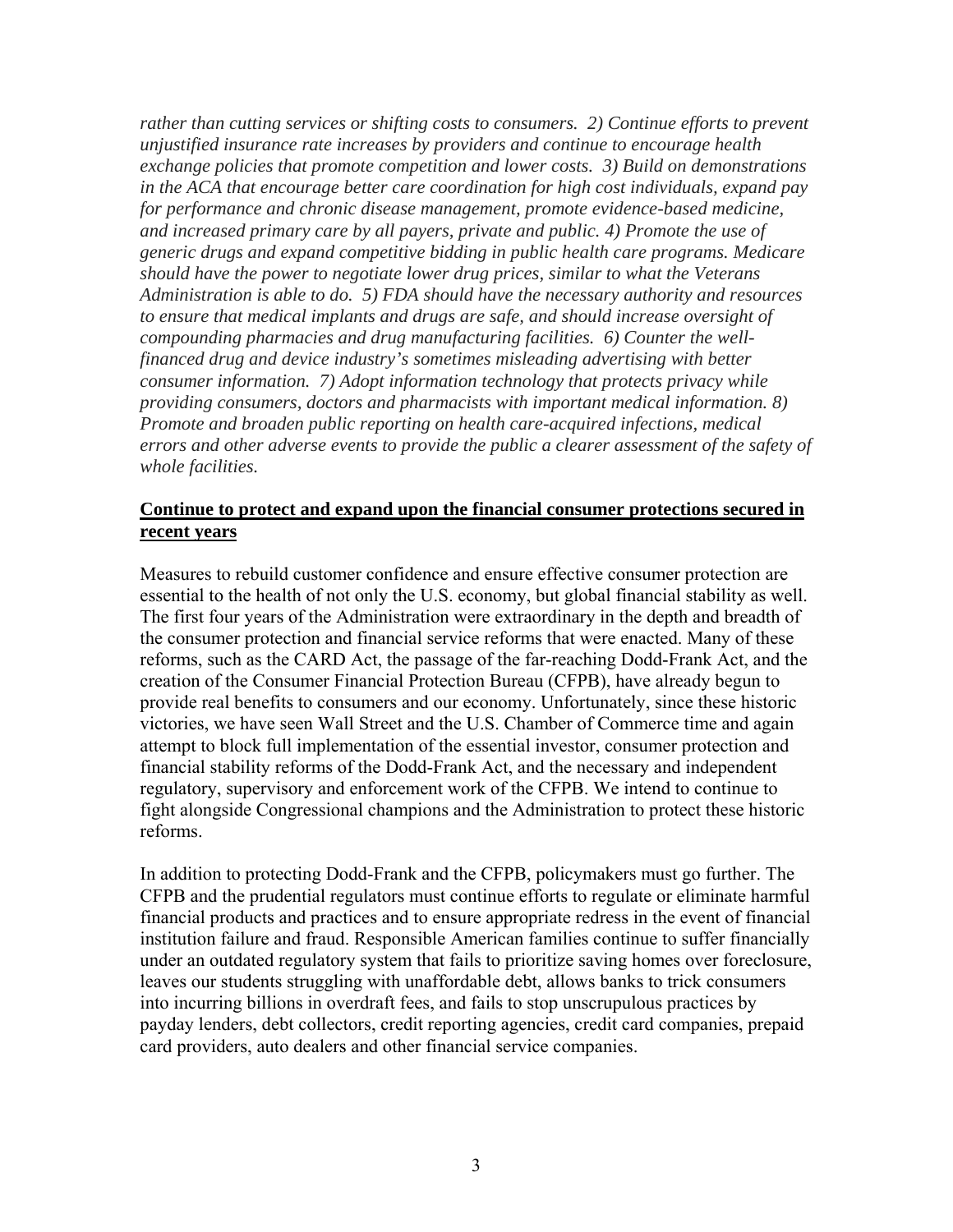The foreclosure crisis—the worst since the Great Depression—is barely half over. State and federal efforts to stop mortgage servicing and foreclosure abuses and compensate injured homeowners have been disappointingly slow and woefully inadequate. Far too many unnecessary foreclosures continue to occur, devastating families, communities (especially communities of color) and the overall economy. Further, homeownership opportunities have essentially dried up for many lower income families, while rents have simultaneously skyrocketed.

In the U.S., total student loan debt now exceeds \$1 trillion and nearly one in five households has a student loan. Students struggling with a difficult job market or burdened with predatory loans are saddled with debt that will follow them to their grave. Private lending institutions and for-profit colleges know there are enormous profits to be made on the backs of the unemployed seeking new job opportunities, ex-military and young people who hope a degree will help them achieve financial success.

The financial services industry continues to make outrageous profits through abusive products that target low-income, unsophisticated and unbanked consumers. Profits from abusive overdraft fees continue to climb, up to \$31.5 billion a year, and some banks are introducing 300% APR payday loans. Other new products, like prepaid cards and mobile payment services, are beginning to explode in the marketplace, and carry great risks for consumers because they are loaded with fees, can be used to evade state interest rate caps, and lack basic consumer protections, such as dispute rights and deposit insurance protection.

Much remains to be done to protect consumers.

*Actions for Congress and the Administration: 1) Implement the too-big-to-fail reforms in the Dodd-Frank Wall Street Reform and Consumer Protection Act. 2) Continue to implement the other vital reforms of the Dodd-Frank Act including meaningful implementation of the Volcker Rule designed to limit risky proprietary trading, strong executive compensation rules that decouple risky behavior from pay incentives for financial institutions, strong leverage limits on systemically critical Wall Street banks, strong implementation of Dodd-Frank's Title VII derivatives and over-the-counter swaps market reforms, and important transparency measures like the ratio of CEO to worker pay. 3) Consider additional structural reforms to restore the stability of the financial system, including imposing hard limits on the size of big banks and the reinstatement of the Glass-Steagall Act's separation of commercial and investment banking. 4) Oppose any efforts to weaken the CFPB or deprive it of the resources and independence it needs to protect consumers in the financial marketplace. 5) Support strong rules to reform mortgage servicing to prevent avoidable foreclosures, including a mandate to offer loan modifications that also benefit investors and stop to foreclosures during loan modification review. 6) Protect student borrowers from unscrupulous lending practices, restore bankruptcy relief for student loans, and provide relief to struggling students. 7) Stop banks and prepaid cards from encouraging and profiting off of overdraft fees and payday products, and extend basic protections to prepaid cards and mobile payments. 8) Oppose abusive financial practices by payday lenders, debt collectors, credit reporting*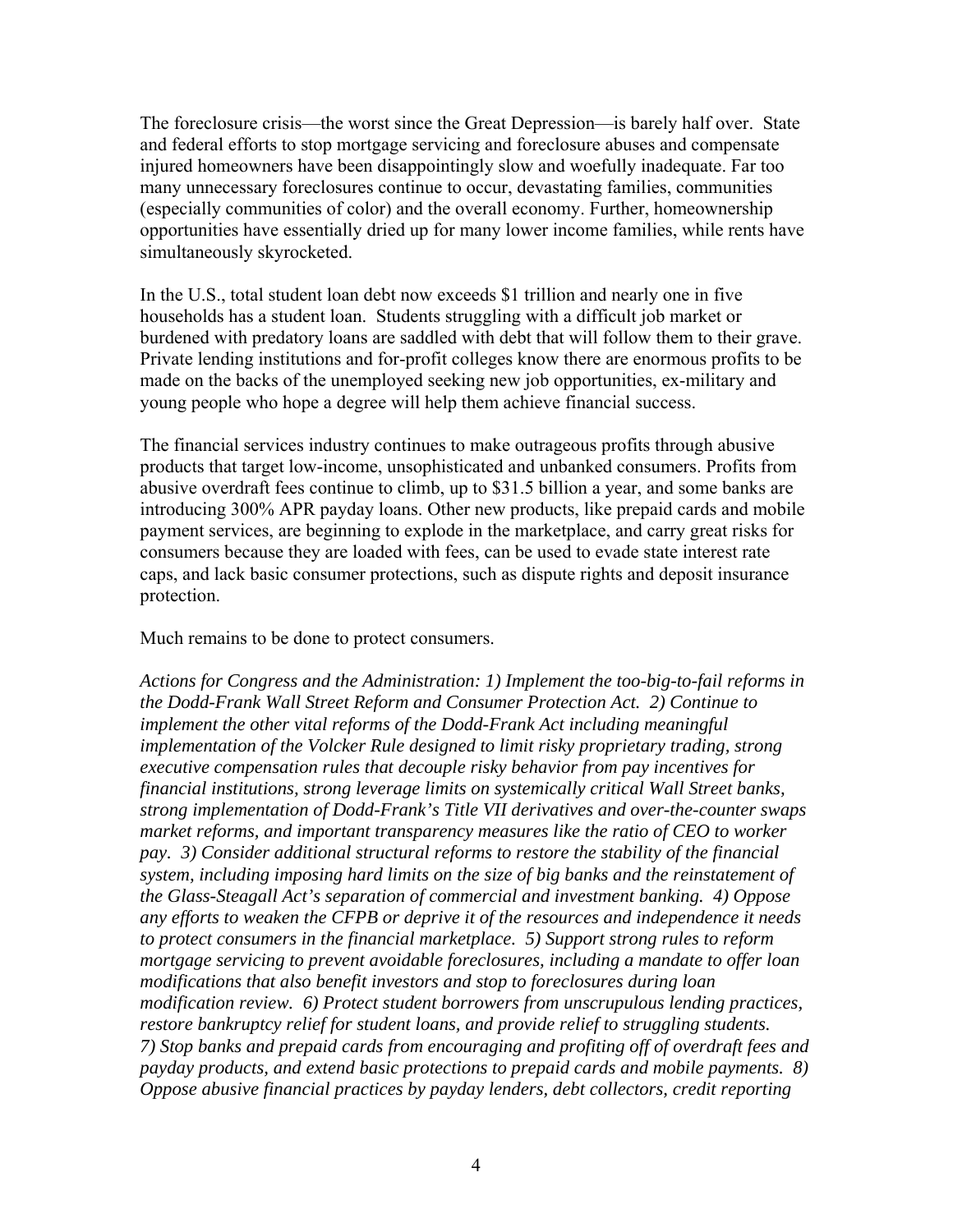*agencies, credit card companies, auto dealers and other financial service companies. 9) Continue to investigate large-scale financial fraud and, for the guilty, impose penalties that are a significant deterrent and serve as a true incentive to stop the practices. 10) Continue to investigate ways to ward off runs on money market funds and the systemic threat they pose to the financial system. 11) Enact a financial transaction tax as a mechanism both for new revenue and a check on risky high frequency trading. 12) Work with states to preserve consumer rights and affordability in the disaster insurance marketplace. [We note that our organizations are all members of the ongoing multistakeholder coalition Americans for Financial Reform and continue to develop and pursue our joint priorities through that coalition. The preceding highlights are intended only as examples drawn from that work.]* 

#### **Ensure our food and products are safe**

Robust consumer product and food safety laws were passed by Congress in 2008 and 2010 respectively. While these laws have had a significant and positive impact on the safety of our products and food, effective and complete implementation of these laws is only possible with adequate resources.

The passage of the Consumer Product Safety Improvement Act (CPSIA) in 2008 was a huge stride forward in protecting consumers from risks posed by unsafe products. Before passage of this law, we saw the need for the Consumer Product Safety Commission (CPSC) to recall over 20 million unsafe products – *after* they entered our homes and injured children. The CPSIA created important new consumer protections. Robust mandatory standards have been implemented for cribs, play yards, and four other infant and toddler products. Lead levels in children's products have been substantially reduced and consumers now have access to a useful database, [www.saferproducts.gov,](http://www.saferproducts.gov/) as a resource where they can report and research product hazards.

However, the CPSIA has not been fully implemented and CPSC's ability to continue its implementation efforts must be protected. CPSC must still finalize mandatory safety standards for many infant and toddler products. In addition, legislative and legal efforts have sought to eliminate or limit the www.saferproducts.gov database. Further, budget cuts threaten CPSC's ability to implement the CPSIA and fulfill its broad safety mission.

The Food Safety Modernization Act (FSMA) was passed in 2010, following numerous high-profile foodborne illness outbreaks linked to common, everyday foods such as peanut butter, spinach, peppers and eggs. FSMA provides FDA with new tools and enforcement powers to prevent contamination from occurring rather than simply reacting after consumers have already become sick. We applaud FDA for moving forward recently on rules to improve produce safety and preventive controls for food manufacturers. We urge prompt action on additional rules involving animal food, a foreign supplier verification program, and a third party certification program. Full and expeditious implementation of this important law is critical to protecting consumers from foodborne illness.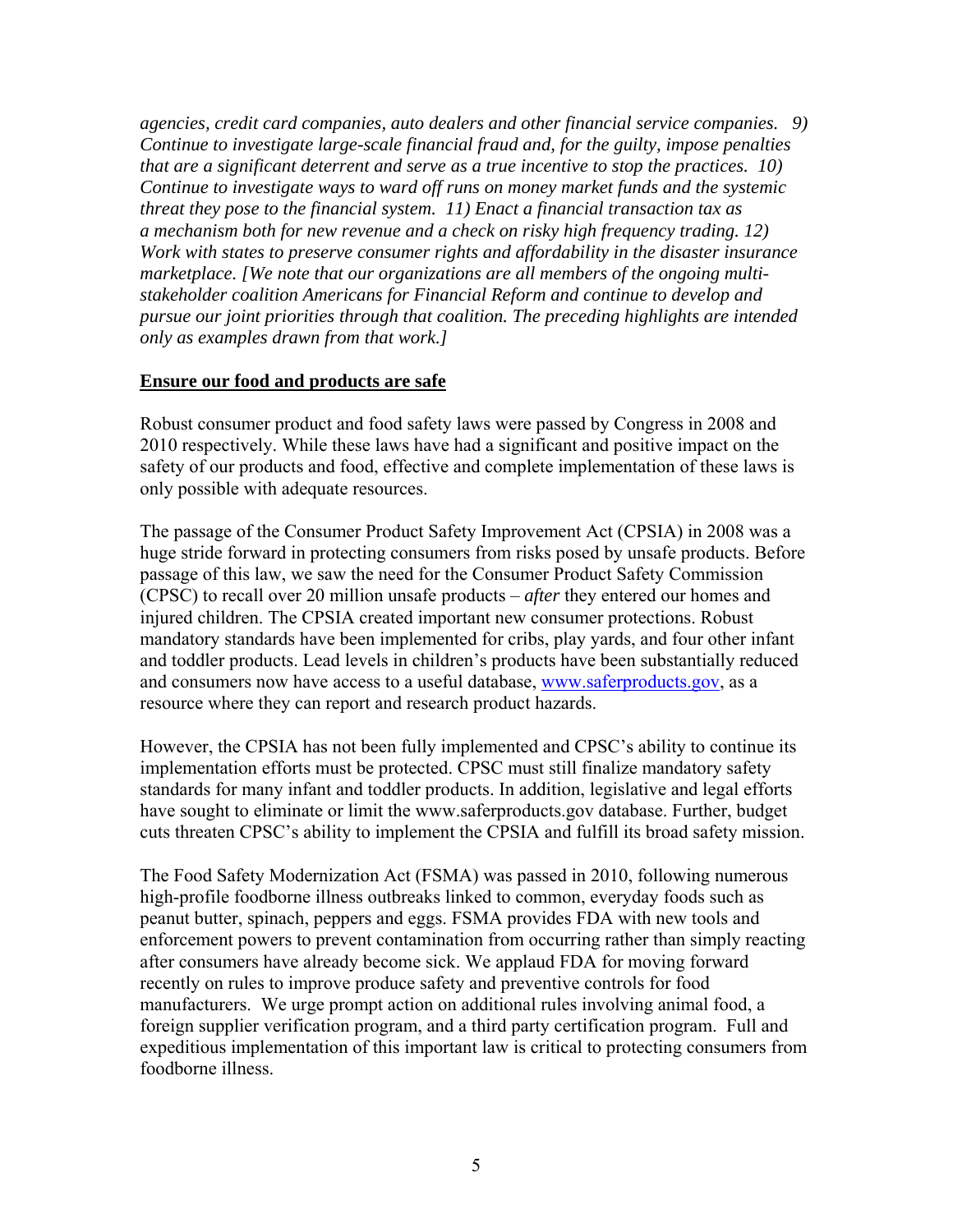Recent actions by the U.S. Department of Agriculture's Food Safety and Inspection Service (FSIS) have improved public health protections for meat and poultry products. FSIS established a zero-tolerance policy for six additional disease-causing strains of *E. coli*; developed new performance standards for reducing pathogens in raw poultry; and established a hold and test policy for agency pathogen tests of raw beef products. However, an FSIS proposal to substantially change its poultry inspection program would be a step backwards, potentially putting consumers at greater risk for foodborne illness from raw poultry. Furthermore, the laws governing FSIS' authorities need to be modernized, similar to new authorities granted to FDA through FSMA. Ultimately, the responsibility for food safety, currently dispersed across 15 federal agencies and departments, should lie with a single, independent food agency governed by a modernized food safety law. Budget cuts threaten the ability of food safety agencies to adequately inspect facilities and oversee the safety of our food supply.

Bisphenol A (BPA), is a chemical found in cans and many plastic products that has been linked to a wide range of adverse health effects, including hormonal changes and cancer. While FDA has already moved to ban BPA in baby bottles, sippy cups, and infant formula containers, it needs to complete its own long-overdue assessment of BPA's health impacts, and remove BPA from all food and beverage containers.

To address the growing problem of loss of effectiveness of antibiotics, we must reduce antibiotic use on food animals, which accounts for 80 percent of all antibiotics sold in the U.S. FDA should act aggressively to reduce antibiotic use on animals, and Congress should support legislation to mandate broad reductions as outlined in the Preservation of Antibiotics for Medical Treatment Act (PAMTA) introduced in the last Congress.

*Actions for Congress and the Administration: 1) Release FSMA rules from OMB and ensure efficient review of future rules. 2) Ensure FSMA rules provide strong protections for consumers. 3) Adequately fund federal food safety activities by both FDA and USDA. Increase and enhance inspections of domestic and imported foods and products before they enter our shores and stores. 4) Support and enhance activities for FDA and USDA to ensure that food producers are producing food in a safe and sanitary manner and to eliminate antibiotic use except for the treatment of sick animals. 5) Reintroduce and support passage of PAMTA in Congress. 6) Withdraw FSIS poultry proposal until critical safety issues can be addressed. 7) Provide the USDA with modernized authorities to assure the safety of meat and poultry products. 8) FDA should complete its assessment of BPA's health impacts, and ban its use in all food and beverage containers. 9) Appoint strong consumer representatives to the CPSC, ensure that it obtains adequate resources, and carefully oversee CPSC's implementation of the safety law and ensure that efforts to limit implementation are not realized.* 

#### **Provide consumers with affordable and sustainable energy options**

Addressing the stark reality of climate change and improving consumers' financial health need not be at odds. A clean energy future can reduce greenhouse gas emissions, give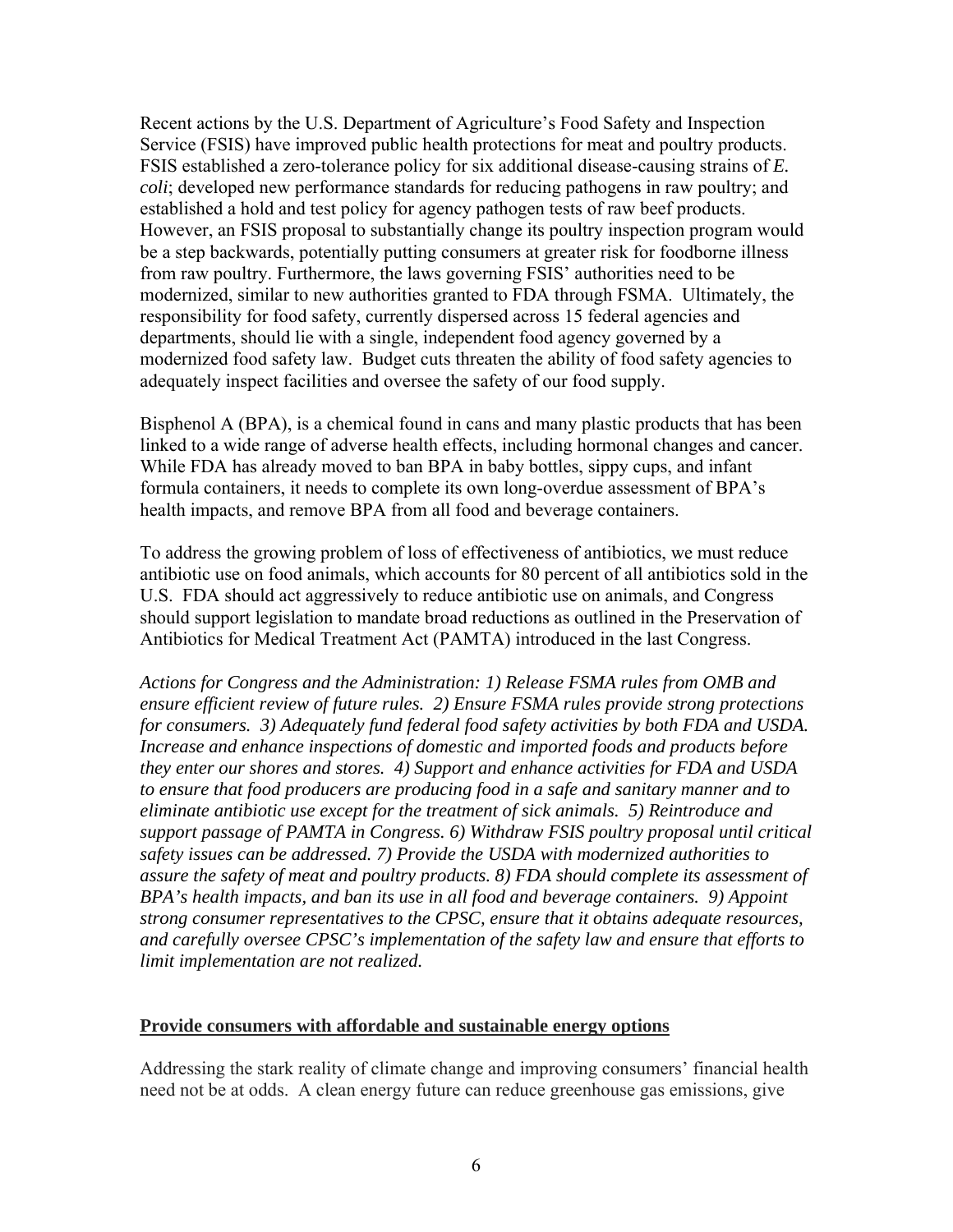consumers more energy options, and offer sustainable, affordable fuels that are not tethered to global commodity markets. Energy costs remain unaffordable for many families, and our nation's continued dependence on fossil fuels threatens our economy, national security, public health and the environment.

In order to transition to a cleaner future, public policy is critical in guiding the market towards reducing oil consumption and aligning renewable energy production, alt-fuel infrastructure, and alt-fuel vehicles. Energy efficiency and fuel economy are essential opportunities for savings. By encouraging the development of alternative fuels, infrastructure and vehicles that are affordable and sustainable, consumers will have greater choices and opportunities to reduce their fuel costs and live healthier lives.

*Actions for Congress and the Administration: 1) Enact policies that address climate change in an equitable manner, that protect consumers from climate change impacts, and that assure an equitable transition to a cleaner energy future. 2) Encourage the development of alternative fuels, infrastructure and vehicles that are affordable and sustainable. 3) The National Highway Traffic Safety Administration should acquire robust data and ensure that mid-term review of CAFE standards will be at least as stringent as those currently in place (54.5 mpg by 2025). 4) The Environmental Protection Agency should finalize strong Tier III standards to deliver lower sulfur gasoline that can improve fuel economy and promulgate other Clean Air Act measures that protect public health and reduce pollution-related illness and health care costs. 5) Increase investments in transportation and livability initiatives that reduce oil consumption. 6) The Department of Energy should adopt appliance efficiency standards across the full range of household consumer durables that reduce energy consumption and lower consumer costs. 7) Ensure that federal buildings are in compliance with the most current building energy codes and encourage states to adopt and enforce those codes. 8) Provide adequate oversight over the Federal Energy Regulatory Commission's directive to ensure that all electric rates are "just and reasonable." 9) Increase financial assistance to lower income families who cannot afford their basic energy needs, and help families reduce their fossil energy use through weatherization and efficiency programs and renewable energy options, financed in part by eliminating subsidies to the oil industry.*

#### **Ensure that the Internet and other telecommunications services remain affordable and accessible, and consumers' privacy is protected**

The Internet and other telecommunications services play an increasingly central and critical role in the everyday lives of consumers. Consumers are living more of their lives online and through mobile tools. Affordable, quality broadband should be available for all. Yet Internet service, quality, and costs are uneven. Millions of Americans are only able to get slow and/or expensive Internet service. Competition in the broadband market is extremely limited. This lack of competition comes at a time when high speed Internet is becoming increasingly important to participate in civic life and commerce. Security and privacy on the Internet also varies widely, with many consumers having little or no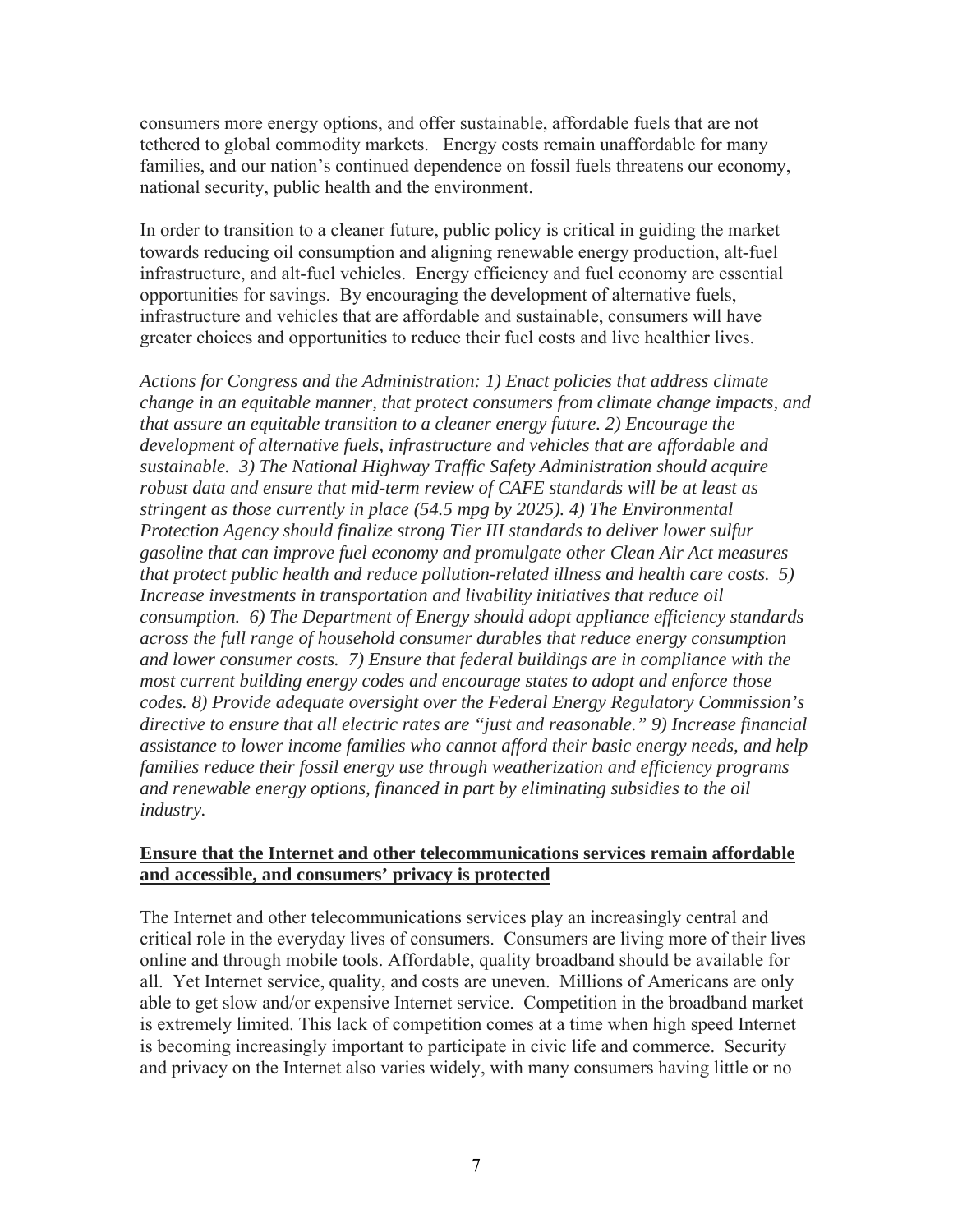idea about the vast amount of information collected about them every time they go online. This is particularly troubling in the case of children who are increasingly using social media.

As technology evolves and people adopt new and more advanced services, our laws and regulations must keep pace with these innovations. We need policymakers to help ensure that a framework is in place to protect consumers' online privacy, encourage telecommunications competition, root out abusive practices in the marketplace, and ensure people have fair access to vital services.

*Actions for Congress and the Administration: 1) As the nation transitions from a Public Switched Telephone Network to a Public Digital Communications Network, policymakers should ensure that the public interest principles on which the telephone network was built are preserved and strengthened including the fundamental commitment to universal service and nondiscriminatory access to the communications network. 2) Enact legislation to protect consumers' online privacy by providing robust "do not track" options and tools. 3) Strengthen and reinforce current rules prohibiting the tracking of children's online activities. 4) Ensure and preserve net neutrality efforts so consumers can freely and equally access the Internet and the online environment continues to grow and develop. 5) Ensure that consumers using wireless and Internet phone services are granted the same protections as traditional landline customers by expanding protections to prevent unauthorized charges from third party billers. 6) Continue and grow the commitment to building out and expanding our nation's broadband infrastructure so that it is affordable and all consumers are able to access the multitude of telecommunications technologies available in order to be active participants in the online, wireless and mobile environments.*

## **Support regulations that improve our quality of life, protect our health and safety and pave the way to a sound economy that benefits all of us**

All too often we hear the misleading and inaccurate rhetoric that regulations by their very nature are "job-killing," or "bad for the economy." But these claims are not supported by evidence. Regulations are often the only means by which government agencies, often at the direction of Congress, can act to protect the public from documented emerging threats. Americans overwhelmingly support regulations that make products and food safer, the environment cleaner and our workers safer.

The federal rulemaking process, while necessary, is lengthy and often subject to undue influence by powerful special interests with prominent political patrons. Many pieces of legislation proposed in the previous Congress − from S. 299, the Regulations from the Executive in Need of Scrutiny Act (the REINS Act), to S. 1606, the Regulatory Accountability Act (RAA), to S. 3468 the Independent Agency Regulatory Analysis Act − would exacerbate this problem and undercut the ability of federal agencies to protect consumers from unsafe food, predatory financial products and schemes, and dangerous consumer products. These proposed bills and others like them would make it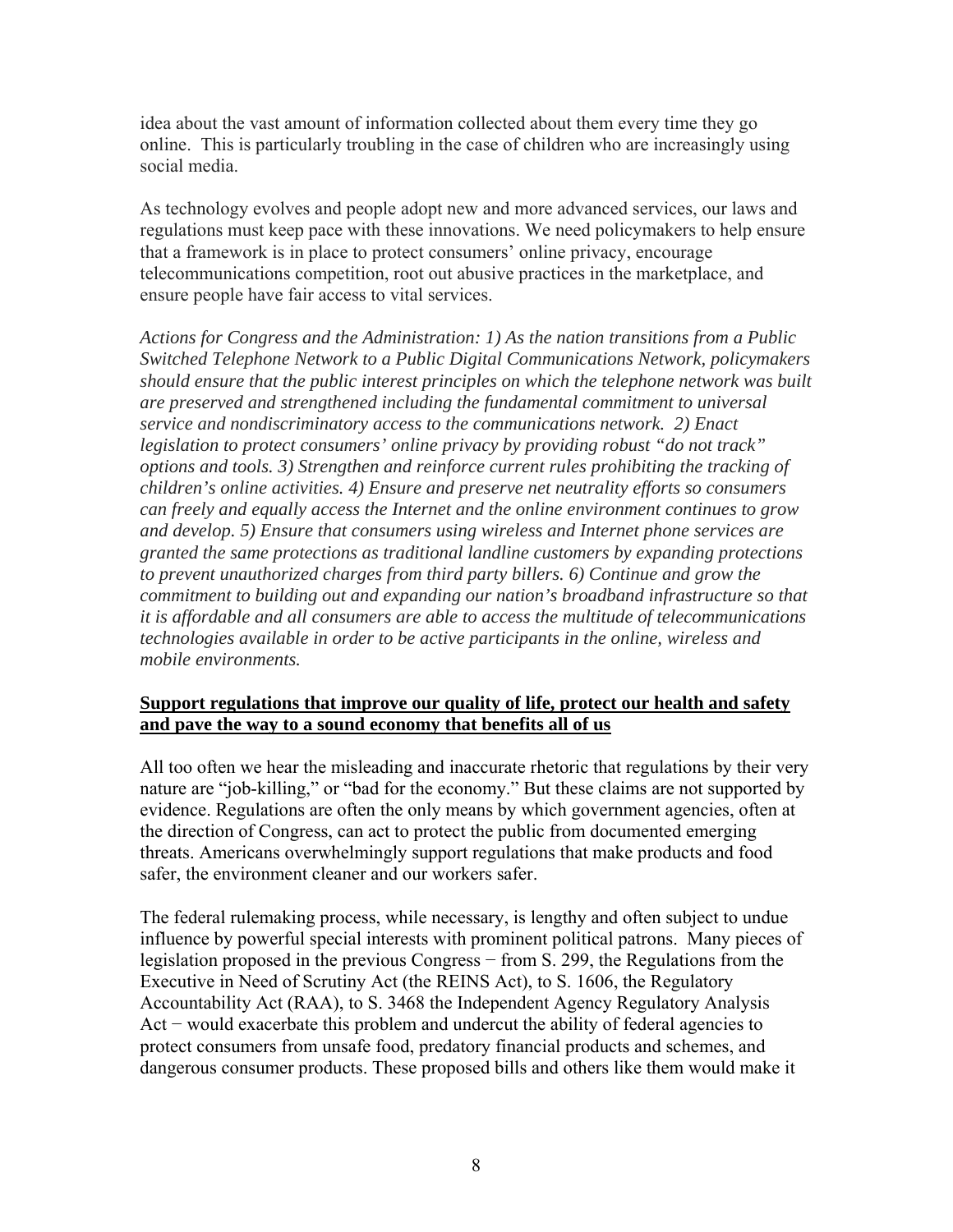even more time-consuming, expensive, and burdensome for federal agencies to propose consumer protection measures. The result of passage of these types of bills will be harmful to consumers.

We urge support for legislation that would strengthen our regulatory system and oppose legislation that would hinder it. We also encourage the Administration to work to ensure a well-functioning and transparent Office of Information and Regulatory Affairs (OIRA) within the Office of Management and Budget (OMB) that expedites the rulemaking process.

*Actions for Congress and the Administration: 1) Support legislation that strengthens regulatory protections by reducing special interest influence in the federal regulatory process and holds corporate violators of regulatory standards accountable to the public with stiffer penalties that deter future violations*. *2) Oppose "regulatory reform" legislation that attempts to slow down or stymie the crucial work of federal agencies in protecting the public from harm. 3) Support OIRA transparency and efficient movement of critical protections through OMB to provide a strong regulatory safety net for the public.* 

#### **Improve consumer access to justice by reinstating legal rights**

Consumer legal rights remain under constant assault. In states throughout the country, powerful special interests continue to push to eliminate and/or limit the reach and effectiveness of state consumer protection laws. Limits on claims and causes of actions, statutory and punitive damages, and private rights of action have served to restrict consumers' access to justice and removed significant incentives for businesses to comply with consumer protection law. On both state and federal levels, we have seen legislatures actively restrict consumers' ability to act collectively and seek redress through the important legal mechanism of class actions. Finally, we have seen our nation's courts, led by the Supreme Court, effectively encouraging businesses to deny consumers access to our public justice system by sanctioning the use of forced arbitration in all consumer contracts and under almost any and all circumstances.

*Actions for Congress and the Administration: 1) Enact legislation to restore an unbiased and open justice system that remedies harms and holds wrongdoers accountable. 2) Ensure a consumer's right to choose alternative dispute resolution, judicial review, or a jury by barring pre-dispute mandatory binding arbitration clauses from consumer contracts. 3) Ensure the viability and enforceability of federal consumer protection laws by updating outdated liability provisions, preserving access to counsel through fee shifting statutes and permitting enforcement by state attorneys general. 4) Ensure that systematic wrongs are righted by providing for class actions when pervasive and expansive misconduct occurs.*